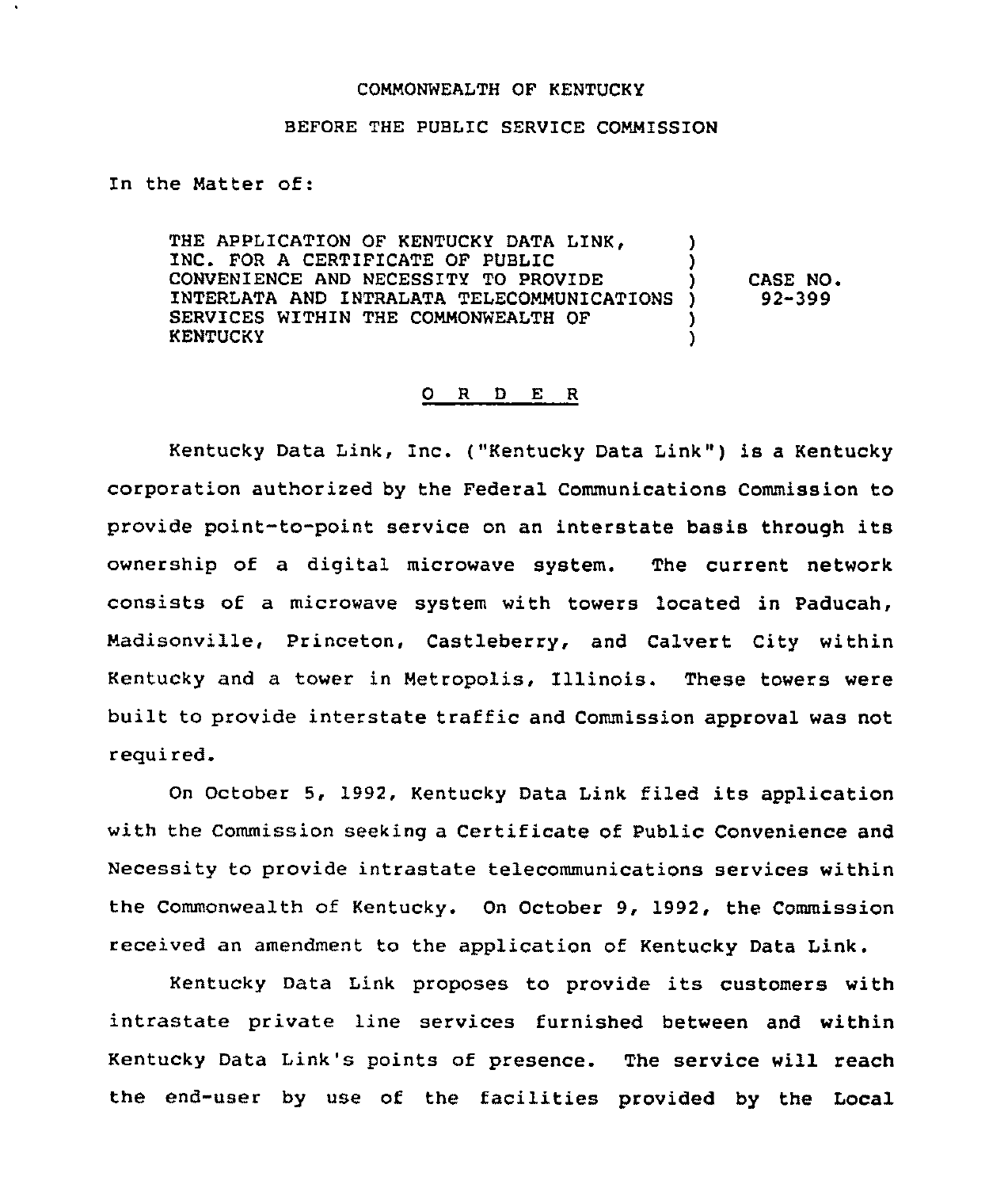Exchange Carrier ("LEC"). Kentucky Data Link plans to expand the network to cover the entire Commonwealth of Kentucky, as shown in its application.

On November 2, 1992, ATST Communications of the South Central States, Inc. ("AT&T") moved to intervene in this proceeding and filed a request for information from Kentucky Data Link. The commission granted ATaT's motion on November 6, 1992, and further ordered that Kentucky Data Link respond to ATsT's request for information. On November 11, 1992, BellSouth Telecommunications, Inc. d/b/a South Central Bell Telephone Company ("South Central Bell") filed a motion to intervene in this proceeding. The Commission granted South Central Bell's motion on November 19, 1992.

By Order dated December 2, 1992, ATsT and South Central Bell were provided an opportunity to file comments. Kentucky Data Link was given time to respond to those comments. Any request for a hearing was to be filed with the Commission by January 2, 1993. The Commission received no such request. The Commission'8 procedural Order stated that this proceeding would be submitted to the Commission for its decision if no such requests were filed.

Kentucky Data Link's application provides information on the financial, technical and managerial capabilities of its organization. Based upon this application, the Commission finds that Kentucky Data Link has the financial, technical and managerial ability to provide point-to-point microwave telecommunications service.

 $-2-$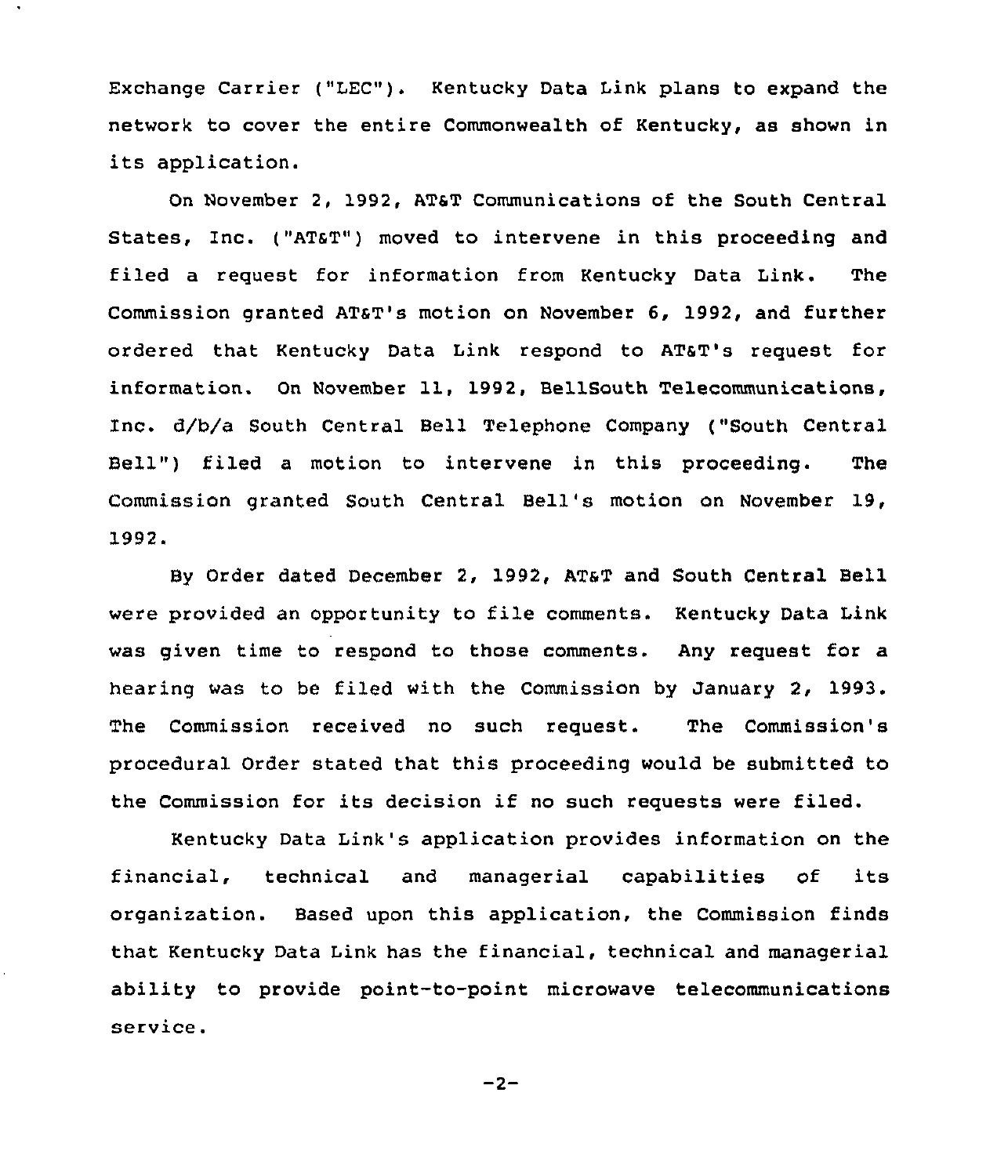Kentucky Data Link initially planned to provide service only through special contracts which were to be maintained on file with the Commission according to the proposed tariff filed October 5, 1992. On January 21, 1993, Kentucky Data Link filed another proposed tariff containing its rates and the conditions under which it would provide service to any interested subscriber. The Commission has reviewed this proposed tariff and finds that it should be approved as Kentucky Data Link's tariff to be effective as of the date of this Order. The tariff should be refiled in compliance with Commission regulations. Customers requiring unique construction requirements or volume discounts may be served pursuant to a special contract on file with the Commission.

The December 21, 1992 comments by Kentucky Data Link indicate that it has not yet provided intrastate service. Kentucky Data Link should provide intrastate service by obtaining access only through the intrastate tariffs of other carriers. Kentucky Data Link interstate service may be provided by obtaining access through interstate tariffs of other carriers.

Construction of facilities used for intrastate service requires prior approval of this Commission. Kentucky Data Link should file an application for a Certificate of Public Convenience and Necessity (as required by KRS 278.020(1)) before it commences construction of any future microwave towers or other facilities.

The Commission, having considered the application and the information provided by Kentucky Data Link, and being otherwise sufficiently advised, HEREBY ORDERS that:

$$
-3-
$$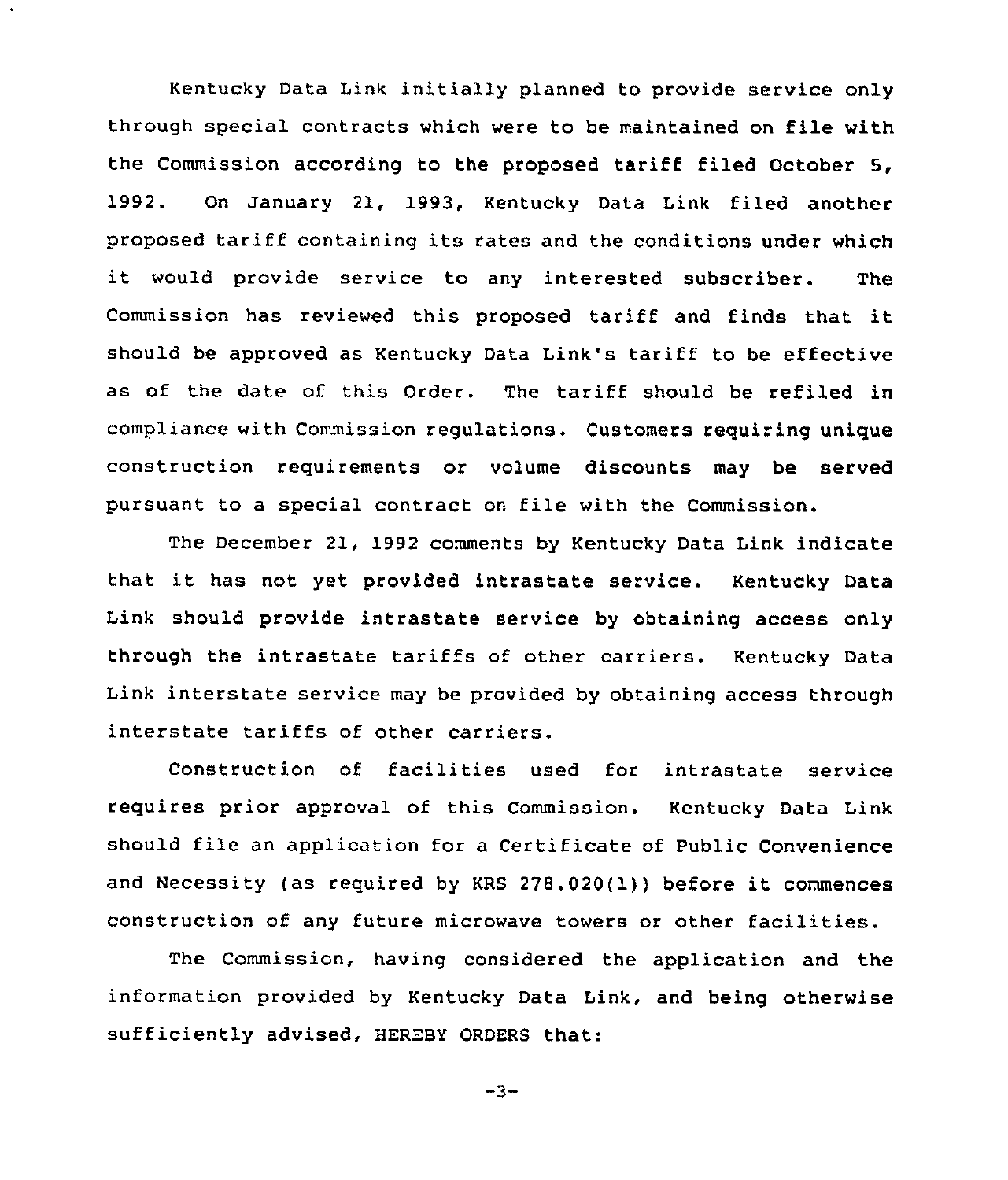1. Kentucky Data Link be and it hereby is granted authority to provide intrastate telecommunications services within the Commonwealth of Kentucky on and after the date of this Order.

 $\sim$  .

2. Within 30 days from the date of this Order, Kentucky Data Link shall re-file its January 21, 1993 tariff and any special contract pursuant to 807 KAR 5:011, effective as of the date of this Order.

3. Kentucky Data Link shall make its tariffed services available to anyone requesting such services.

4. Kentucky Data Link shall provide all special contracts to the Commission for approval prior to their implementation.

5. Kentucky Data Link shall provide intrastate service by obtaining access only through the intrastate tariffs of other carriers.

6. Kentucky Data Link shall file an application for a Certificate of Public Convenience and Necessity prior to constructing any future microwave towers or other facilities in Kentucky as required by KRS 278.020(1).

7. Kentucky Data Link's authority to provide service in this Commonwealth is strictly limited to those services described in this Order and Kentucky Data Link's application.

 $-4-$